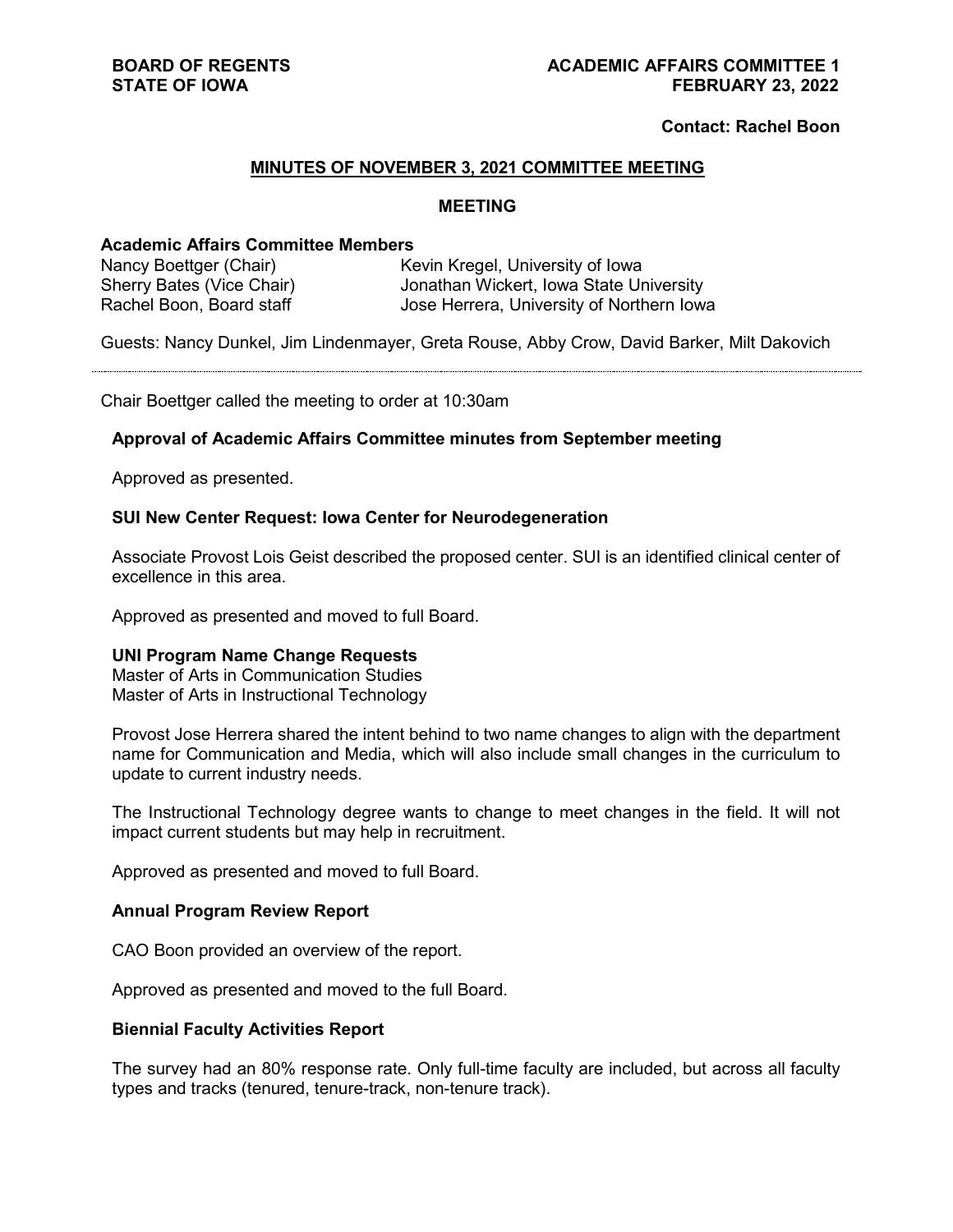# **STATE OF IOWA**

The increased effort in classroom of non-tenure track faculty is consistent across all three institutions and reflects the structure of those roles.

Pandemic impact on how they teach led to more time spent preparing to teach. Adding the online and hybrid modalities was often more time consuming, but also led to some innovations.

The time spent on research is significant across all faculty types. Economic impact of this work is also significant. Funding brought into the institution supports jobs, student research and learning and other infusions into the economy.

Service includes extension, public presentations and consulting as well as university service and professional service to their fields.

Approved as presented and moved to full Board.

## **FY2021 Professional Development Assignment Reports**

CAO Boon shared an overview of the report.

Approved as presented and moved to full Board.

## **FY2023 Professional Development Assignment Requests**

CAO Boon shared an overview of the report.

Approved as presented and moved to full Board.

#### **Iowa Lakeside Laboratory Annual Report**

Director Skopec was unable to join the meeting, but she will present to the Board sometime in 2022. The Lab was extremely busy over the summer and operated at capacity throughout. Please direct questions to CAO Boon and we will get responses from Director Skopec right away.

#### **University presentation: Graduate and Professional Student Issues and Initiatives**

Graduates deans Bill Graves (ISU), Amanda Thein (SUI) and Jennifer Waldron (UNI) shared an update on the experiences impacting graduate and professional students at all three universities.

Dean Waldron shared general information on master's degrees and the work that the students do. Many master's students are Iowans who enroll while also working. There is extensive support for writing and research for graduate students, and it is improving graduation rates for these students. A number graduate assistants were engaged at UNI to help with supporting mental health for all students. Many of the graduate student alums stay in Iowa.

Dean Graves spoke about Ph.D. education. It includes doing original research and prepares individuals for many different professions in academe and industry. Many individuals publish this work. They are mentored by multiple faculty members, including a major professor. ISU outperforms their peers with a lower time-to-degree than many.

Dean Thein spoke about professional education which includes most health programs and law. About 60% of professional students are Iowans. These degrees all include clinical and residency placements that put students into community settings to meet local needs and earn experience.